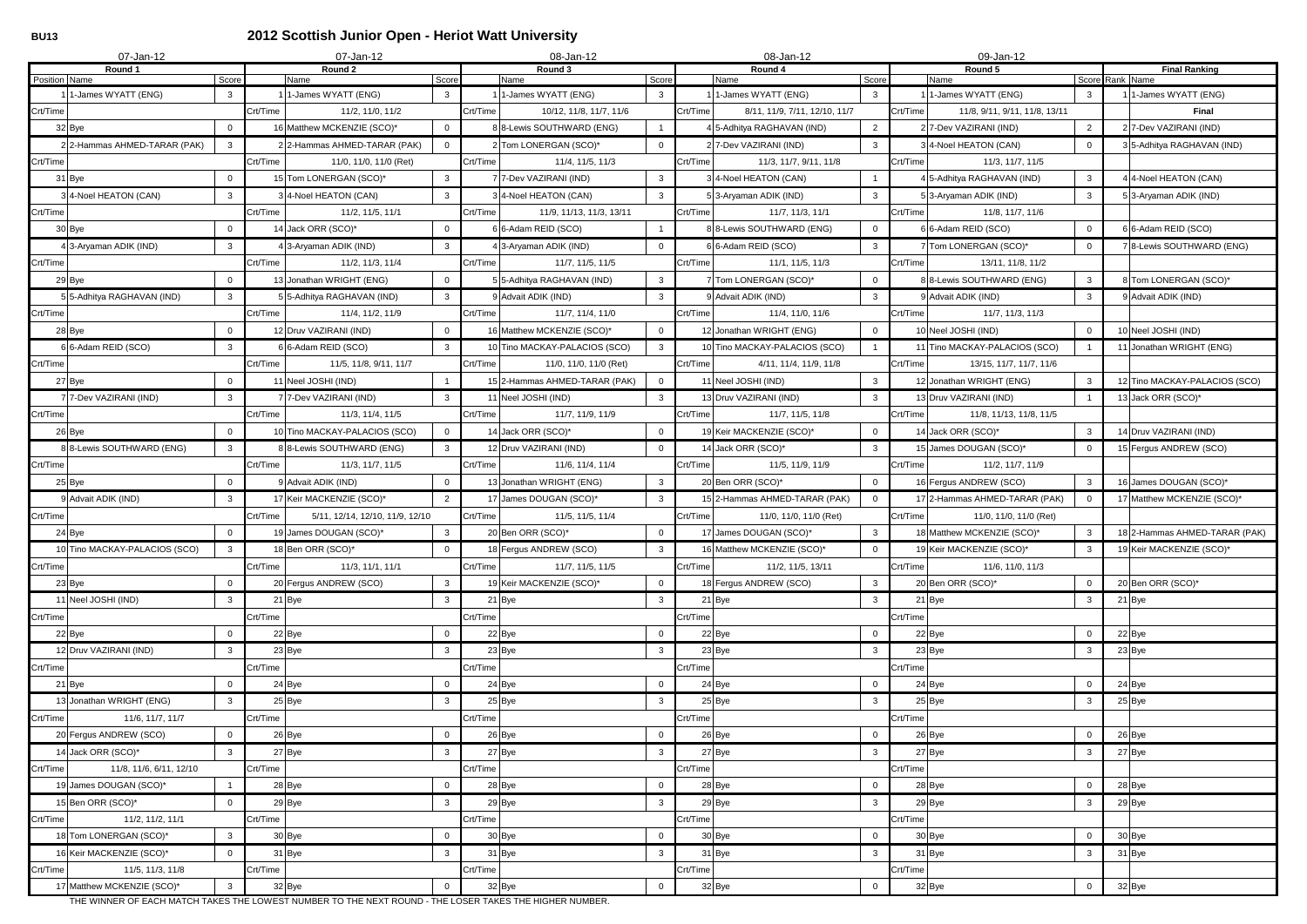### **BU15** *2012 Scottish Junior Open - Heriot Watt University*

| 07-Jan-12                                   |                | 07-Jan-12 |                              |                | 08-Jan-12                                |          | 08-Jan-12                      |                |                                |
|---------------------------------------------|----------------|-----------|------------------------------|----------------|------------------------------------------|----------|--------------------------------|----------------|--------------------------------|
| Round 1                                     |                |           | Round 2                      |                | Round 3                                  |          | Round 4                        |                | <b>Final Position</b>          |
| Position Name                               | Score          |           | Name                         | Score          | Name<br>Score                            |          | Name                           | Score Pos Name |                                |
| 1 1-Richard HOLLINS (SCO)                   | $\mathbf{3}$   |           | 1-Richard HOLLINS (SCO)      | $\overline{0}$ | Omer ALLAUDIN (PAK)                      |          | Omer ALLAUDIN (PAK)            |                | 1 Omer ALLAUDIN (PAK)          |
| Crt/Time                                    |                | Crt/Time  | 11/5, 11/6, 11/2             |                | Crt/Time<br>14/12, 11/5, 11/8            | Crt/Time | 11/9, 11/9, 11/2               |                | Final                          |
| 16 Bye                                      | $\overline{0}$ |           | 8 Omer ALLAUDIN (PAK)        | $3^{\circ}$    | Jamie TODD (ENG)                         | $\Omega$ | 2 3-Sandeep RAMACHANDRAN (IND) |                | 2 3-Sandeep RAMACHANDRAN (IND) |
| 2 2-Harry ANDERSON (SCO)                    | $\mathbf{3}$   |           | 2 2-Harry ANDERSON (SCO)     | $\overline{0}$ | Imam SHER-KHAN (PAK)                     |          | Imam SHER-KHAN (PAK)           | $\mathbf{3}$   | 3 Imam SHER-KHAN (PAK)         |
| Crt/Time                                    |                | Crt/Time  | 11/9, 11/4, 11/6             |                | Crt/Time<br>11/6, 11/4, 4/11, 11/2       | Crt/Time | 11/6, 12/10, 12/10             |                |                                |
| 15 Bye                                      | $\overline{0}$ |           | Imam SHER-KHAN (PAK)         | $\mathbf{3}$   | 3-Sandeep RAMACHANDRAN (IND)<br>-3       |          | Jamie TODD (ENG)               | $\Omega$       | 4 Jamie TODD (ENG)             |
| 33-Sandeep RAMACHANDRAN (IND)               | $\mathbf{R}$   |           | 3-Sandeep RAMACHANDRAN (IND) | $\mathbf{3}$   | 5 Dean BROTHERSTON (SCO)*                | $\Omega$ | 1-Richard HOLLINS (SCO)        |                | 5 Nku PATRICK (T&T)            |
| Crt/Time<br>11/5, 11/3, 11/0                |                | Crt/Time  | 8/11, 11/4, 11/0, 11/0       |                | Crt/Time<br>11/0, 11/0, 11/0 (Ret)       | Crt/Time | 11/0, 11/0, 11/0 (Ret)         |                |                                |
| 14 Richard RACZKOWSKI (SCO)                 | $\overline{0}$ |           | 6 Nku PATRICK (T&T)          |                | 81-Richard HOLLINS (SCO)                 |          | 6 Nku PATRICK (T&T)            | $\mathbf{3}$   | 6 1-Richard HOLLINS (SCO)      |
| 4 4-Andrew ROBERTS (SCO)*                   | 2              |           | 4 Dean BROTHERSTON (SCO)*    | $\mathbf{0}$   | 6 Nku PATRICK (T&T)                      |          | 7 2-Harry ANDERSON (SCO)       |                | 7 2-Harry ANDERSON (SCO)       |
| Crt/Time<br>8/11, 12/10, 11/13, 11/7, 15/13 |                | Crt/Time  | 11/4, 11/9, 11/4             |                | Crt/Time<br>11/7, 11/3, 11/6             | Crt/Time | 11/0, 11/0, 11/0 (Ret)         |                |                                |
| 13 Dean BROTHERSTON (SCO)*                  | $\mathbf{3}$   |           | Jamie TODD (ENG)             | $\mathbf{3}$   | 2-Harry ANDERSON (SCO)                   |          | B Dean BROTHERSTON (SCO)*      |                | 8 Dean BROTHERSTON (SCO)*      |
| 5 Jamie TODD (ENG)                          | $\mathbf{3}$   |           | 9 Jamie GORDON (SCO)         | 3 <sup>3</sup> | 9 Jamie GORDON (SCO)                     |          | 9 Jamie GORDON (SCO)           |                | 9 Andrew SORBIE (SCO)          |
| Crt/Time<br>11/1, 11/6, 11/3                |                | Crt/Time  | 11/6, 11/7, 11/6             |                | Crt/Time<br>9/11, 11/6, 4/11, 11/5, 11/7 | Crt/Time | 11/6, 11/5, 11/8               |                |                                |
| 12 Andrew SORBIE (SCO)                      | $\overline{0}$ |           | 14 Richard RACZKOWSKI (SCO)  | $\mathbf{0}$   | 11 4-Andrew ROBERTS (SCO)*               |          | 10 Andrew SORBIE (SCO)         |                | 10 Jamie GORDON (SCO)          |
| 6 Nku PATRICK (T&T)                         | $\mathbf{3}$   |           | 10 Rodrigo BONZO (ARG)       |                | 10 Andrew SORBIE (SCO)                   |          | 11 4-Andrew ROBERTS (SCO)*     |                | 11 Rodrigo BONZO (ARG)         |
| Crt/Time<br>11/5, 11/4, 11/2                |                | Crt/Time  | 12/10, 7/11, 11/9, 11/9      |                | Crt/Time<br>11/7, 11/7, 11/5             | Crt/Time | 11/6, 5/11, 7/11, 11/8, 11/9   |                |                                |
| 11 Sean HUGGETT (SCO)                       | $\overline{0}$ |           | 12 Andrew SORBIE (SCO)       |                | 14 Richard RACZKOWSKI (SCO)              |          | 12 Rodrigo BONZO (ARG)         |                | 12 4-Andrew ROBERTS (SCO)*     |
| 7 Rodrigo BONZO (ARG)                       | $\overline{0}$ |           | 11 Sean HUGGETT (SCO)        | $\overline{0}$ | 12 Rodrigo BONZO (ARG)                   |          | 13 Sean HUGGETT (SCO)          |                | 13 Richard RACZKOWSKI (SCO)    |
| Crt/Time<br>11/5, 11/7, 11/3                |                | Crt/Time  | 11/2, 11/5, 11/5             |                | Crt/Time<br>11/7, 11/9, 11/7             | Crt/Time | 11/8, 11/6, 11/6               |                |                                |
| 10 Imam SHER-KHAN (PAK)                     |                |           |                              |                |                                          |          |                                |                |                                |
|                                             | $\mathbf{3}$   |           | 13 4-Andrew ROBERTS (SCO)*   |                | 13 Sean HUGGETT (SCO)                    |          | 14 Richard RACZKOWSKI (SCO)    |                | 14 Sean HUGGETT (SCO)          |
| 8 Jamie GORDON (SCO)                        | $\overline{0}$ |           | 15 Bye                       | $\mathbf{3}$   | 15 Bye                                   |          | 15 Bye                         |                | 15 Bye                         |
| Crt/Time<br>11/2, 11/1, 11/4                |                | Crt/Time  |                              |                | Crt/Time                                 | Crt/Time |                                |                |                                |

THE WINNER OF EACH MATCH TAKES THE LOWER NUMBER TO THE NEXT ROUND - THE LOSER TAKES THE HIGHER NUMBER.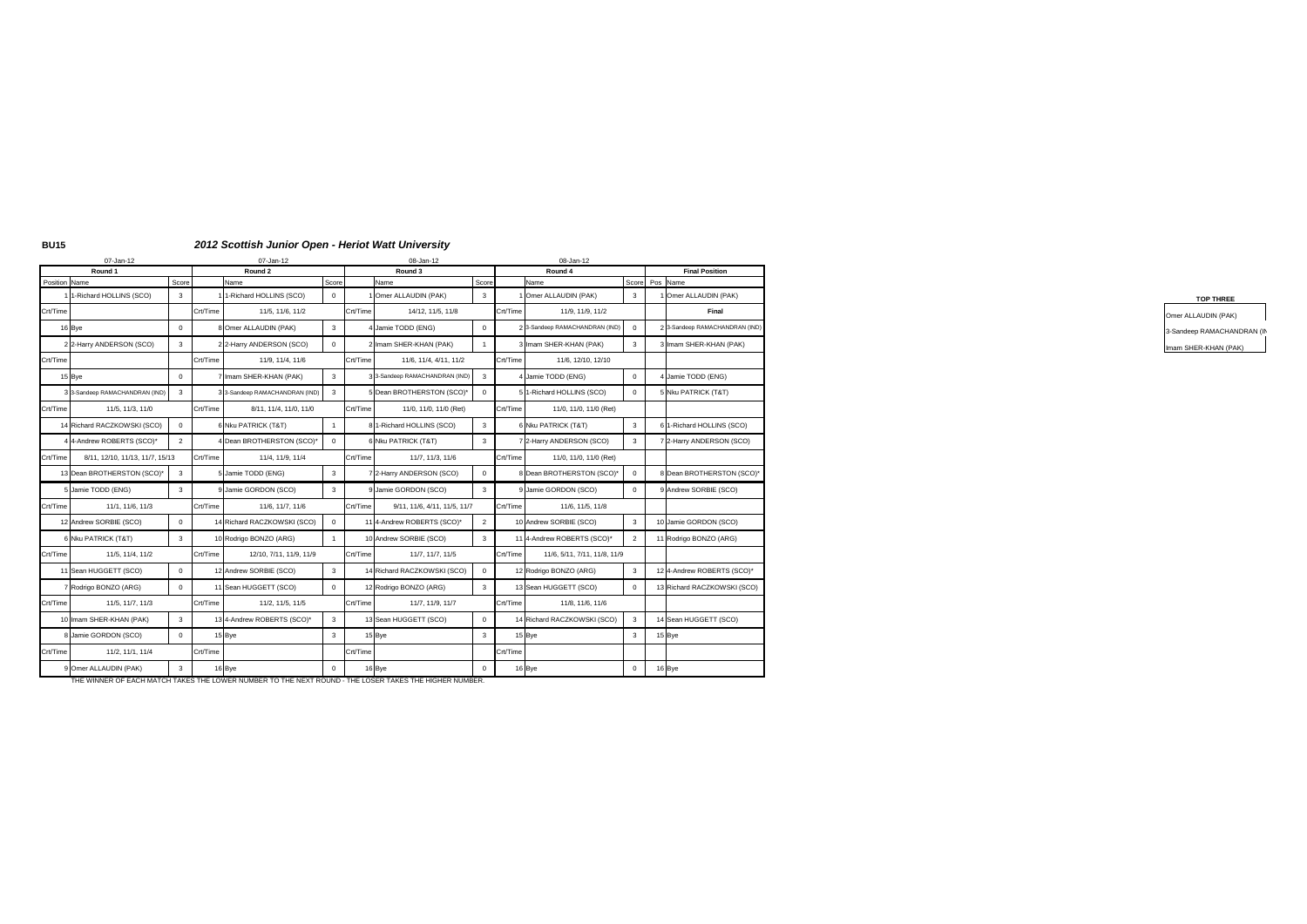## **BU17 2012 Scottish Junior Open - Heriot Watt University**

|               | 07-Jan-12                      |                |          | 07-Jan-12                      |                |          | 08-Jan-12                      |                |          | 08-Jan-12                      |                | 09-Jan-12                                |                |                                         |
|---------------|--------------------------------|----------------|----------|--------------------------------|----------------|----------|--------------------------------|----------------|----------|--------------------------------|----------------|------------------------------------------|----------------|-----------------------------------------|
| Position Name | Round 1                        | Score          |          | Round 2<br>Name                | Score          |          | Round 3<br>Name                | Score          |          | Round 4<br>Name                | Score          | Round 5<br>Name                          |                | <b>Final Ranking</b><br>Score Rank Name |
|               | 1-Rory STEWART (SCO)           | 3              |          | 1-Rory STEWART (SCO)           | 3              |          | 1-Rory STEWART (SCO)           | $\overline{2}$ |          | 1 8-Rodrigo OBREGON (ARG)      |                | 1 Amr ARAFA (EGY)                        | 3              | 1 Amr ARAFA (EGY)                       |
| Crt/Time      |                                |                | Crt/Time | 11/5, 11/1, 11/3               |                | Crt/Time | 11/7, 9/11, 11/3, 8/11, 11/6   |                | Crt/Time | 10/12, 11/6, 12/10, 11/7       |                | Crt/Time<br>11/5, 11/9, 10/12, 14/12     |                | <b>Final</b>                            |
|               | 32 Bye                         | $\overline{0}$ |          | 16 Martin ROSS (SCO)*          | $\Omega$       |          | 8 8-Rodrigo OBREGON (ARG)      | $\mathbf{3}$   |          | 4 Amr ARAFA (EGY)              | $\mathbf{3}$   | 22-Tomotaka ENDO (JPN)                   |                | 2 2-Tomotaka ENDO (JPN)                 |
|               | 22-Tomotaka ENDO (JPN)         | 3              |          | 22-Tomotaka ENDO (JPN)         | 3              |          | 22-Tomotaka ENDO (JPN)         | $\mathbf{3}$   |          | 22-Tomotaka ENDO (JPN)         | $\mathbf{3}$   | 3 5-Federico CIOFFI (ARG)                | 3              | 3 5-Federico CIOFFI (ARG)               |
| Crt/Time      |                                |                | Crt/Time | 11/5, 11/7, 11/8               |                | Crt/Time | 6/11, 11/9, 5/11, 11/5, 11/6   |                | Crt/Time | 13/15, 12/10, 11/8, 8/11, 11/4 |                | Crt/Time<br>11/4, 11/9, 11/9             |                |                                         |
|               | 31 Bye                         |                |          | 15 Haseeb GUL (PAK)            | $\Omega$       |          | 7 Nicolas VALDERRAMA (COL)     | $\overline{2}$ |          | 35-Federico CIOFFI (ARG)       | $\overline{2}$ | 8-Rodrigo OBREGON (ARG)                  | $\overline{0}$ | 4 8-Rodrigo OBREGON (ARG)               |
|               | 3 3-Findlay MACDONALD (SCO)    | $\mathbf{3}$   |          | 3 3-Findlay MACDONALD (SCO)    | $\Omega$       |          | 3 Jarryd OSBORNE (CAN)         |                |          | 5 Hamza IMTIAZ (PAK)           | $\mathbf{3}$   | 5 Hamza IMTIAZ (PAK)                     | $\overline{0}$ | 5 Nicolas VALDERRAMA (COL)              |
| Crt/Time      |                                |                | Crt/Time | 11/8, 11/1, 11/4               |                | Crt/Time | 4/11, 11/5, 12/10, 11/4        |                | Crt/Time | 11/8, 6/11, 11/6, 12/10        |                | Crt/Time<br>11/0, 11/0, 11/0 (Ret)       |                |                                         |
|               | 30 Bye                         | $\Omega$       |          | 14 Jarryd OSBORNE (CAN)        | $\mathbf{3}$   |          | 6 5-Federico CIOFFI (ARG)      | $\mathbf{3}$   |          | 8 1-Rory STEWART (SCO)         |                | 6 Nicolas VALDERRAMA (COL)               | 3              | 6 Hamza IMTIAZ (PAK)                    |
|               | 4 4-Fergus RICHARDS (SCO)      | 3              |          | 4 4-Fergus RICHARDS (SCO)      | $\overline{2}$ |          | 4 Hamza IMTIAZ (PAK)           | $\Omega$       |          | 6 Jarryd OSBORNE (CAN)         | $\overline{0}$ | 7 Jarryd OSBORNE (CAN)                   | 3              | 7 Jarryd OSBORNE (CAN)                  |
| Crt/Time      |                                |                | Crt/Time | 6/11, 11/9, 11/9, 7/11, 11/8   |                | Crt/Time | 11/7, 11/6, 11/5               |                | Crt/Time | 11/2, 11/9, 11/4               |                | Crt/Time<br>11/8, 11/4, 11/6             |                |                                         |
|               | 29 Bye                         | $\mathbf 0$    |          | 13 Hamza IMTIAZ (PAK)          | $\mathbf{3}$   |          | 5 Amr ARAFA (EGY)              | $\mathbf{3}$   |          | 7 Nicolas VALDERRAMA (COL)     | $\mathbf{3}$   | 8 1-Rory STEWART (SCO)                   | $\mathbf 0$    | 8 1-Rory STEWART (SCO)                  |
|               | 5 7-Francisco OBREGON (ARG)    | 3              |          | 5 7-Francisco OBREGON (ARG)    |                |          | 9 Luke WILLEMSE (SA)           | 3              |          | 9 Luke WILLEMSE (SA)           | $\overline{2}$ | 9 7-Francisco OBREGON (ARG)              | $\mathbf{3}$   | 9 7-Francisco OBREGON (ARG)             |
| Crt/Time      |                                |                | Crt/Time | 7/11, 11/4, 11/9, 12/10        |                | Crt/Time | 11/8. 11/6. 11/6               |                | Crt/Time | 12/10, 6/11, 11/8, 7/11, 11/7  |                | Crt/Time<br>11/6, 8/11, 11/9, 11/9       |                |                                         |
|               | 28 Bye                         | $\Omega$       |          | 12 Amr ARAFA (EGY)             | 3              |          | 16 Martin ROSS (SCO)*          | $\overline{0}$ |          | 12 7-Francisco OBREGON (ARG)   | $\mathbf{3}$   | 10 Gonzalo GALLARDO (ARG)                |                | 10 Gonzalo GALLARDO (ARG)               |
|               | 6 5-Federico CIOFFI (ARG)      | 3              |          | 6 5-Federico CIOFFI (ARG)      | 3              |          | 10 Gonzalo GALLARDO (ARG)      | $\mathbf{3}$   |          | 10 Gonzalo GALLARDO (ARG)      | $\mathbf{3}$   | 11 3-Findlay MACDONALD (SCO)             | $\overline{0}$ | 11 Luke WILLEMSE (SA)                   |
| Crt/Time      |                                |                | Crt/Time | 11/6, 11/4, 11/3               |                | Crt/Time | 11/4, 11/6, 11/9               |                | Crt/Time | 11/7, 11/7, 11/6               |                | Crt/Time<br>11/9, 11/6, 11/7             |                |                                         |
|               | 27 Bye                         | $\Omega$       |          | 11 Jamie BODE (SCO)*           | $\Omega$       |          | 15 Haseeb GUL (PAK)            | $\Omega$       |          | 11 3-Findlay MACDONALD (SCO)   | $\mathbf 0$    | 12 Luke WILLEMSE (SA)                    | 3              | 123-Findlay MACDONALD (SCO)             |
|               | 7 6-Naoki HAYASHI (JPN)        |                |          | 7 Gonzalo GALLARDO (ARG)       |                |          | 11 Jamie BODE (SCO)*           | $\Omega$       |          | 13 4-Fergus RICHARDS (SCO)     | $\mathbf{3}$   | 134-Fergus RICHARDS (SCO)                | 3              | 13 4-Fergus RICHARDS (SCO)              |
| Crt/Time      | 13/11, 2/11, 11/2, 11/4        |                | Crt/Time | 11/5, 11/6, 9/11, 11/7         |                | Crt/Time | 11/2, 11/0, 11/3               |                | Crt/Time | 11/3, 11/4, 11/1               |                | Crt/Time<br>11/6, 11/13, 11/3, 11/7      |                |                                         |
|               | 26 Gonzalo GALLARDO (ARG)      | 3              |          | 10 Nicolas VALDERRAMA (COL)    | $\mathbf{3}$   |          | 14 3-Findlay MACDONALD (SCO)   | $\mathbf{3}$   |          | 16 Martin ROSS (SCO)*          | $\mathbf 0$    | 14 Haseeb GUL (PAK)                      |                | 14 Haseeb GUL (PAK)                     |
|               | 8 8-Rodrigo OBREGON (ARG)      | 3              |          | 8 8-Rodrigo OBREGON (ARG)      | 3              |          | 12 7-Francisco OBREGON (ARG)   | $\mathbf{3}$   |          | 14 Jamie BODE (SCO)*           | $\overline{0}$ | 15 Jamie BODE (SCO)*                     | 3              | 15 Jamie BODE (SCO)*                    |
| Crt/Time      | 11/9, 11/4, 11/2               |                | Crt/Time | 7/11, 11/3, 11/4, 8/11, 11/8   |                | Crt/Time | 13/11, 11/4, 11/6              |                | Crt/Time | 11/7, 11/0, 11/9               |                | Crt/Time<br>11/0, 11/0, 11/0 (Ret)       |                |                                         |
|               | 25 David TOLLAND (SCO)         | $\Omega$       |          | J Luke WILLEMSE (SA)           | $\overline{2}$ |          | 13 4-Fergus RICHARDS (SCO)     | $\overline{0}$ |          | 15 Haseeb GUL (PAK)            | $\mathbf{3}$   | 16 Martin ROSS (SCO)*                    | $\mathbf 0$    | 16 Martin ROSS (SCO)*                   |
|               | 9 Jason LANG (SCO)             | $\Omega$       |          | 17 Michael JENKINS (SCO)*      | $\Omega$       |          | 17 6-Naoki HAYASHI (JPN)       | $\Omega$       |          | 17 Salman HASHMI (PAK)         | $\mathbf{3}$   | 17 Salman HASHMI (PAK)                   | 3              | 17 Salman HASHMI (PAK)                  |
| Crt/Time      | 11/7, 11/5, 11/4               |                | Crt/Time | 11/0, 11/0, 11/0 (Ret)         |                | Crt/Time | 11/5, 11/3, 11/1               |                | Crt/Time | 10/12, 11/3, 11/8, 11/7        |                | 11/7, 11/9, 8/11, 9/11, 11/8<br>Crt/Time |                |                                         |
|               | 24 Luke WILLEMSE (SA)          | 3              |          | 26 6-Naoki HAYASHI (JPN)       | 3              |          | 21 Salman HASHMI (PAK)         | $\mathbf{3}$   |          | 20 David BEAUMONT (SCO)        |                | 18 Douglas MACMILLAN (SCO)               | 2              | 18 Douglas MACMILLAN (SCO)              |
|               | 10 Nicolas VALDERRAMA (COL)    | $\mathbf{3}$   |          | 18 Craig VALENTE-WALLACE (SCO) | $\mathbf{3}$   |          | 18 Craig VALENTE-WALLACE (SCO) | $\mathbf{3}$   |          | 18 Craig VALENTE-WALLACE (SCO) | $\overline{0}$ | 19 Craig VALENTE-WALLACE (SCO)           | $\overline{0}$ | 19 David BEAUMONT (SCO)                 |
| Crt/Time      | 13/11, 11/5, 11/9              |                | Crt/Time | 11/7, 8/11, 11/9, 8/11, 16/14  |                | Crt/Time | 15/13, 11/6, 7/11, 11/5        |                | Crt/Time | 12/10, 11/3, 11/0              |                | Crt/Time<br>12/10, 11/4, 11/4            |                |                                         |
|               | 23 Mandela PATRICK (T&T)       | $\overline{0}$ |          | 25 David TOLLAND (SCO)         | $\overline{2}$ |          | 20 David BEAUMONT (SCO)        |                |          | 19 Douglas MACMILLAN (SCO)     | $\mathbf{3}$   | 20 David BEAUMONT (SCO)                  | $\mathbf{3}$   | 20 Craig VALENTE-WALLACE (SCO)          |
|               | 11 James WILSON (SCO)*         | $\overline{0}$ |          | 19 Douglas MACMILLAN (SCO)     | 3 <sup>1</sup> |          | 19 Douglas MACMILLAN (SCO)     | $\mathbf{3}$   |          | 21 6-Naoki HAYASHI (JPN)       | $\overline{0}$ | 21 Mandela PATRICK (T&T)                 | 3              | 21 Mandela PATRICK (T&T)                |
| Crt/Time      | 11/0, 11/0, 11/0 (Ret)         |                | Crt/Time | 11/8, 9/11, 11/3, 11/7         |                | Crt/Time | 11/0, 11/0, 11/0 (Ret)         |                | Crt/Time | 11/0, 11/0, 11/0 (Ret)         |                | Crt/Time<br>11/0, 11/0, 11/0 (Ret)       |                |                                         |
|               | 22 Jamie BODE (SCO)*           | $\mathbf{3}$   |          | 24 Jason LANG (SCO)            |                |          | 22 James WILSON (SCO)*         | $\mathbf 0$    |          | 23 Mandela PATRICK (T&T)       | $\mathbf{3}$   | 22 James WILSON (SCO)*                   | $\mathbf 0$    | 22 James WILSON (SCO)*                  |
|               | 12 Amr ARAFA (EGY)             | 3              |          | 20 David BEAUMONT (SCO)        | 3 <sup>1</sup> |          | 23 Mandela PATRICK (T&T)       | $\mathbf{3}$   |          | 22 James WILSON (SCO)*         | $\mathbf{3}$   | 23 6-Naoki HAYASHI (JPN)                 | $\overline{0}$ | 23 David TOLLAND (SCO)                  |
| Crt/Time      | 15/13, 9/11, 11/8, 11/5        |                | Crt/Time | 11/0, 11/0, 11/0 (Ret)         |                | Crt/Time | 11/6, 11/6, 12/9               |                | Crt/Time | 11/0, 11/0, 11/0 (Ret)         |                | Crt/Time<br>11/0, 11/0, 11/0 (Ret)       |                |                                         |
|               | 21 Salman HASHMI (PAK)         |                |          | 22 James WILSON (SCO)*         |                |          | 25 David TOLLAND (SCO)         | $\mathbf 0$    |          | 26 Michael JENKINS (SCO)*      | $\mathbf 0$    | 24 David TOLLAND (SCO)                   | $\mathbf{3}$   | 24 6-Naoki HAYASHI (JPN)                |
|               | 13 David BEAUMONT (SCO)        |                |          | 21 Salman HASHMI (PAK)         | $\mathbf{3}$   |          | 24 Jason LANG (SCO)            | $\mathbf{3}$   |          | 24 Jason LANG (SCO)            | $\overline{2}$ | 25 Jason LANG (SCO)                      | 3              | 25 Jason LANG (SCO)                     |
| Crt/Time      | 17/15, 10/12, 11/9, 11/9       |                | Crt/Time | 11/4, 11/9, 11/9               |                | Crt/Time | 11/0, 11/0, 11/0 (Ret)         |                | Crt/Time | 13/15, 7/11, 11/8, 11/7, 13/11 |                | 11/0, 11/0, 11/0 (Ret)<br>Crt/Time       |                |                                         |
|               | 20 Hamza IMTIAZ (PAK)          | 3              |          | 23 Mandela PATRICK (T&T)       | $\mathbf 0$    |          | 26 Michael JENKINS (SCO)*      | $\mathbf 0$    |          | 25 David TOLLAND (SCO)         | $\mathbf{3}$   | 26 Michael JENKINS (SCO)*                | $\overline{0}$ | 26 Michael JENKINS (SCO)*               |
|               | 14 Douglas MACMILLAN (SCO)     |                |          | 27 Bye                         | 3 <sup>1</sup> |          | 27 Bye                         | $\mathbf{3}$   |          | 27 Bye                         | $\mathbf{3}$   | 27 Bye                                   | $\mathbf{3}$   | 27 Bye                                  |
| Crt/Time      | 11/5, 11/5, 11/7               |                | Crt/Time |                                |                | Crt/Time |                                |                | Crt/Time |                                |                | Crt/Time                                 |                |                                         |
|               | 19 Jarryd OSBORNE (CAN)        | $\mathbf{3}$   |          | 28 Bye                         | $\mathbf 0$    |          | 28 Bye                         | $\mathbf 0$    |          | 28 Bye                         | $\overline{0}$ | 28 Bye                                   | $\Omega$       | 28 Bye                                  |
|               | 15 Craig VALENTE-WALLACE (SCO) |                |          | 29 Bye                         | 3              |          | 29 Bye                         | 3              |          | 29 Bye                         | $\mathbf{3}$   | 29 Bye                                   | $\mathbf{3}$   | 29 Bye                                  |
| Crt/Time      | 11/6, 11/4, 6/11, 12/10        |                | Crt/Time |                                |                | Crt/Time |                                |                | Crt/Time |                                |                | Crt/Time                                 |                |                                         |
|               | 18 Haseeb GUL (PAK)            | 3              |          | 30 Bye                         | $\mathbf 0$    |          | 30 Bye                         | $\mathbf 0$    |          | 30 Bye                         | $\mathbf 0$    | 30 Bye                                   | $\mathbf 0$    | 30 Bye                                  |
|               | 16 Michael JENKINS (SCO)*      | $\Omega$       |          | 31 Bye                         | $\mathbf{3}$   |          | 31 Bye                         | 3              |          | 31 Bye                         | $\mathbf{3}$   | 31 Bye                                   | 3              | 31 Bye                                  |
| Crt/Time      | 11/0, 11/0, 11/0 (Ret)         |                | Crt/Time |                                |                | Crt/Time |                                |                | Crt/Time |                                |                | Crt/Time                                 |                |                                         |
|               | 17 Martin ROSS (SCO)*          | $\mathbf{3}$   |          | 32 Bye                         | $\mathbf 0$    |          | 32 Bye                         | $\overline{0}$ |          | 32 Bye                         | $\mathbf 0$    | 32 Bye                                   | $\mathbf 0$    | 32 Bye                                  |

THE WINNER OF EACH MATCH TAKES THE LOWEST NUMBER TO THE NEXT ROUND - THE LOSER TAKES THE HIGHER NUMBER.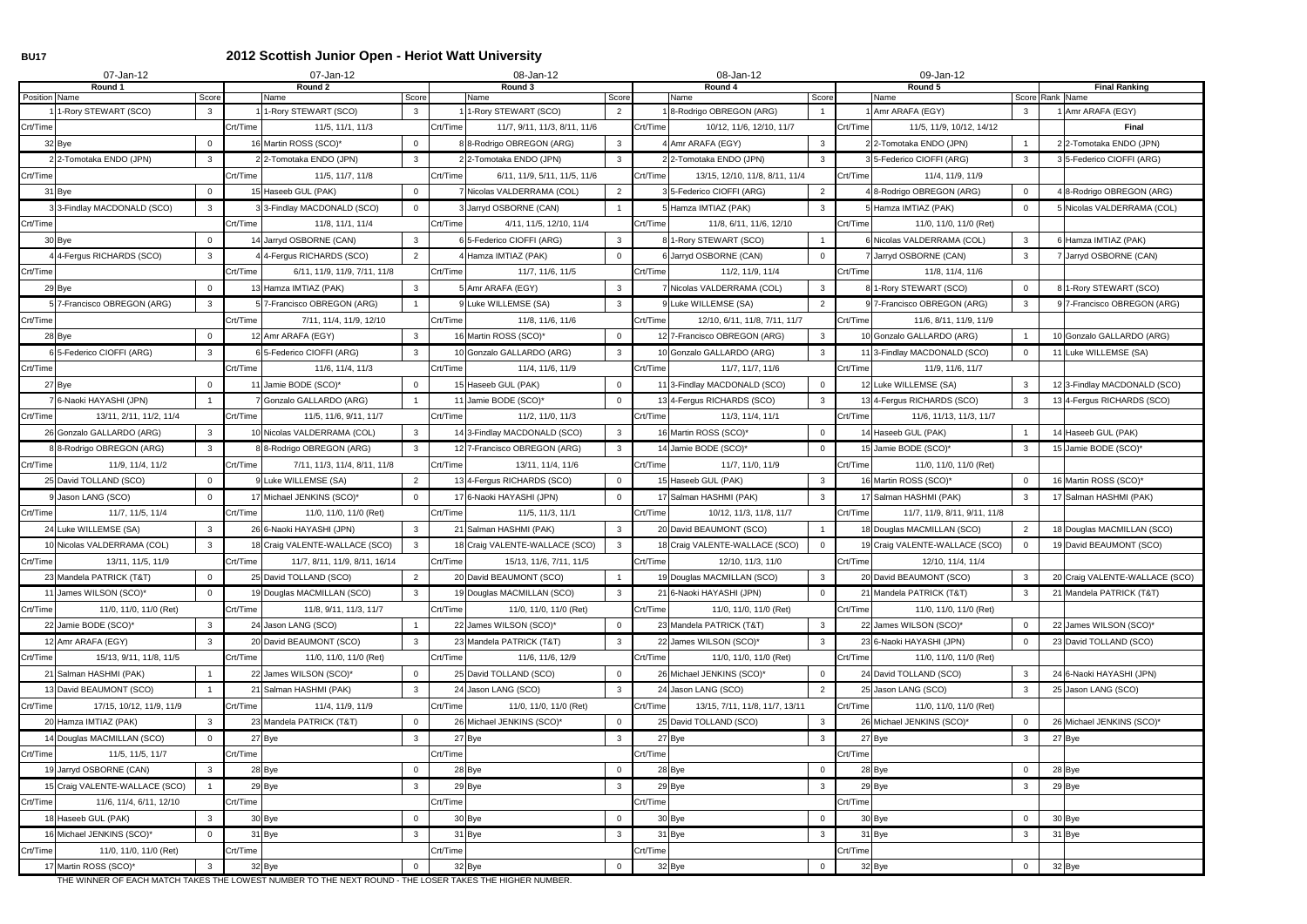### **BU19 2012 Scottish Junior Open - Heriot Watt University**

|          | 07-Jan-12                                            | 07-Jan-12                                                                                              |                         |          | 08-Jan-12                              |                         |          | 08-Jan-12                              |       | 09-Jan-12                              |                         |                                         |
|----------|------------------------------------------------------|--------------------------------------------------------------------------------------------------------|-------------------------|----------|----------------------------------------|-------------------------|----------|----------------------------------------|-------|----------------------------------------|-------------------------|-----------------------------------------|
|          | Round 1<br>Position Name<br>Score                    | Round 2<br>Name                                                                                        | Score                   |          | Round 3<br>Name                        | Score                   |          | Round 4<br>Name                        | Score | Round 5<br>Name                        |                         | <b>Final Ranking</b><br>Score Rank Name |
|          | 1 1-Douglas KEMPSELL (SCO)<br>$_{3}$                 | 1 1-Douglas KEMPSELL (SCO)                                                                             | $\overline{\mathbf{3}}$ |          | 1-Douglas KEMPSELL (SCO)               | $\overline{\mathbf{3}}$ |          | 1 1-Douglas KEMPSELL (SCO)             |       | 1 1-Douglas KEMPSELL (SCO)             | $\overline{1}$          | 1 Syed HAMZAH-SHAH-BUKHARI (PAK)*       |
| Crt/Time |                                                      | 11/7, 11/5, 15/13<br>rt/Time                                                                           |                         | Crt/Time | 11/2, 11/7, 11/3                       |                         | Crt/Time | 11/5, 11/5, 11/3                       |       | Crt/Time<br>11/7, 10/12, 11/6, 11/4    |                         | Final                                   |
|          | 32 Bye                                               | 16 Mohamed ARAFA (EGY)                                                                                 |                         |          | Robbie PATERSON (SCO)                  |                         |          | 4 Taiki KAIDO (JPN)                    |       | 2 Syed HAMZAH-SHAH-BUKHARI (PAK)*      |                         | 2 1-Douglas KEMPSELL (SCO)              |
|          | 2 2-Chris LEIPER (SCO)                               | 2 2-Chris LEIPER (SCO)                                                                                 |                         |          | Mariano BURDET (ARG)                   |                         |          | 2 Ruan OLIVIER (SA)                    |       | Ruan OLIVIER (SA)                      |                         | 3 Ruan OLIVIER (SA)                     |
| Crt/Time |                                                      | rt/Time<br>13/11, 11/9, 10/12, 11/9                                                                    |                         | Crt/Time | 6/11, 11/2, 11/8, 11/9                 |                         | Crt/Time | 11/2, 11/9, 11/0                       |       | crt/Time<br>11/7, 9/11, 11/5, 11/9     |                         |                                         |
|          | 31 Bye                                               | 15 Mariano BURDET (ARG)                                                                                |                         |          | Ruan OLIVIER (SA)                      |                         |          | 3 Syed HAMZAH-SHAH-BUKHARI (PAK)*      |       | 4 Taiki KAIDO (JPN)                    |                         | 4 Taiki KAIDO (JPN)                     |
|          | 3 4-Ryosei KOBAYASHI (JPN)                           | 3 4-Ryosei KOBAYASHI (JPN)                                                                             |                         |          | Syed HAMZAH-SHAH-BUKHARI (PAK)*        |                         |          | Umar BALAJ (PAK)                       |       | Umar BALAJ (PAK)                       | $\mathbf{3}$            | 5 Umar BALAJ (PAK)                      |
| Crt/Time |                                                      | crt/Time<br>11/2, 8/11, 11/7, 11/8                                                                     |                         | Crt/Time | 11/1, 11/5, 13/11                      |                         | Crt/Time | 11/0, 11/0, 11/0 (Ret)                 |       | Crt/Time<br>11/9, 11/7, 11/9           |                         |                                         |
|          | 30 Bye                                               | 14 Syed HAMZAH-SHAH-BUKHARI (PAK)*                                                                     |                         |          | 7-Andres FELIPE-DE-FRUTOS (COL)        |                         |          | 8 Robbie PATERSON (SCO)                |       | 6 Mariano BURDET (ARG)                 | $\overline{0}$          | 6 Mariano BURDET (ARG)                  |
|          | 4 3-Jamie HENDERSON (SCO)                            | 4 3-Jamie HENDERSON (SCO)                                                                              |                         |          | 4 Umar BALAJ (PAK)                     |                         |          | 6 7-Andres FELIPE-DE-FRUTOS (COL       |       | 7 7-Andres FELIPE-DE-FRUTOS (COL       | 3                       | 7 7-Andres FELIPE-DE-FRUTOS (COL)       |
| Crt/Time |                                                      | rt/Time<br>10/12, 11/7, 11/7, 11/2                                                                     |                         | Crt/Time | 10/12, 12/10, 12/10, 13/11             |                         | Crt/Time | 11/8, 5/11, 11/8, 14/12                |       | crt/Time<br>11/0, 11/0, 11/0 (Ret)     |                         |                                         |
|          | 29 Bye                                               | 13 Umar BALAJ (PAK)                                                                                    | $\mathbf{a}$            |          | Taiki KAIDO (JPN)                      | $\mathbf{3}$            |          | 7 Mariano BURDET (ARG)                 |       | 8 Robbie PATERSON (SCO)                |                         | 8 Robbie PATERSON (SCO)                 |
|          | 5 6-Michael BABRA (SWE)<br>$\overline{\mathbf{3}}$   | 5 6-Michael BABRA (SWE)                                                                                | $\overline{0}$          |          | 9 Andrew FORBES (SCO)                  | $\overline{2}$          |          | 9 Mohamed ARAFA (EGY)                  |       | 9 3-Jamie HENDERSON (SCO)              | $\overline{0}$          | 9 4-Ryosei KOBAYASHI (JPN)              |
| Crt/Time |                                                      | rt/Time<br>15/13, 11/5, 11/9                                                                           |                         | Crt/Time | 11/3, 11/5, 5/11, 7/11, 11/2           |                         | Crt/Time | 11/5, 11/8, 11/9                       |       | Crt/Time<br>11/8, 11/9, 11/6           |                         |                                         |
|          | 28 Bye                                               | 12 Taiki KAIDO (JPN)                                                                                   | $\overline{\mathbf{3}}$ |          | 16 Mohamed ARAFA (EGY)                 | $\overline{\mathbf{3}}$ |          | 12 3-Jamie HENDERSON (SCO)             |       | 10 4-Ryosei KOBAYASHI (JPN)            |                         | 10 3-Jamie HENDERSON (SCO)              |
|          | 6 7-Andres FELIPE-DE-FRUTOS (COL) 3                  | 6 7-Andres FELIPE-DE-FRUTOS (COL) 3                                                                    |                         |          | 10 5-Calum JOHNSTON (SCO)*             | $\Omega$                |          | 10 2-Chris LEIPER (SCO)                |       | 11 2-Chris LEIPER (SCO)                | $\circ$                 | 11 Mohamed ARAFA (EGY)                  |
| Crt/Time |                                                      | 11/6, 11/5, 11/4<br>rt/Time                                                                            |                         | Crt/Time | 11/5, 11/7, 14/12                      |                         | Crt/Time | 11/4, 11/3, 11/4                       |       | Crt/Time<br>11/0, 11/0, 11/0 (Ret)     |                         |                                         |
|          | 27 Bye                                               | 11 Kyle GRIBBEN (SCO)                                                                                  |                         |          | 15 2-Chris LEIPER (SCO)                | $\overline{\mathbf{3}}$ |          | 11 4-Ryosei KOBAYASHI (JPN)            |       | 12 Mohamed ARAFA (EGY)                 | $\mathbf{3}$            | 12 2-Chris LEIPER (SCO)                 |
|          | 7 5-Calum JOHNSTON (SCO)*                            | 7 5-Calum JOHNSTON (SCO)*                                                                              |                         |          | 11 Kyle GRIBBEN (SCO)                  | $\Omega$                |          | 13 6-Michael BABRA (SWE)               |       | 13 6-Michael BABRA (SWE)               |                         | 13 6-Michael BABRA (SWE)                |
| Crt/Time | 11/1, 11/2, 11/3                                     | 11/4, 11/5, 8/11, 11/7<br>rt/Time                                                                      |                         | Crt/Time | 11/4, 11/9, 11/2                       |                         | Crt/Time | 11/0, 11/0, 11/0 (Ret)                 |       | crt/Time<br>11/7, 11/8, 13/11          |                         |                                         |
|          | 26 Bruce SMITH (SCO)*                                | 10 Ruan OLIVIER (SA)                                                                                   |                         |          | 14 4-Ryosei KOBAYASHI (JPN)            |                         |          | 16 Andrew FORBES (SCO)                 |       | 14 Kyle GRIBBEN (SCO)                  | $\Omega$                | 14 Kyle GRIBBEN (SCO)                   |
|          | 8 8-Erfan JAMSHIDI (IRN)                             | 8 Andrew FORBES (SCO)                                                                                  |                         |          | 12 6-Michael BABRA (SWE)               |                         |          | 14 Kyle GRIBBEN (SCO)                  |       | 15 5-Calum JOHNSTON (SCO)*             | 3 <sup>1</sup>          | 15 5-Calum JOHNSTON (SCO)*              |
| Crt/Time | 11/0, 11/0, 11/0 (Ret)                               | rt/Time<br>11/5, 11/7, 11/9                                                                            |                         | Crt/Time | 11/9, 11/4, 11/8                       |                         | Crt/Time | 4/11, 11/9, 7/11, 12/10, 11/8          |       | crt/Time<br>11/0, 11/0, 11/0 (Ret)     |                         |                                         |
|          | 25 Andrew FORBES (SCO)                               | 9 Robbie PATERSON (SCO)                                                                                | $\mathbf{3}$            |          | 13 3-Jamie HENDERSON (SCO)             |                         |          | 15 5-Calum JOHNSTON (SCO)*             |       | 16 Andrew FORBES (SCO)                 |                         | 16 Andrew FORBES (SCO)                  |
|          | 9 Felipe TOVAR (COL)                                 | 17 Cole OSBORNE (CAN)                                                                                  | $\overline{\mathbf{3}}$ |          | 17 Cole OSBORNE (CAN)                  | $\overline{\mathbf{3}}$ |          | 17 Cole OSBORNE (CAN)                  |       | 17 Cole OSBORNE (CAN)                  | $\overline{\mathbf{3}}$ | 17 Cole OSBORNE (CAN)                   |
| Crt/Time | 11/0, 11/0, 11/0 (Ret)                               | rt/Time<br>11/2, 11/3, 11/6                                                                            |                         | Crt/Time | 11/0, 11/0, 11/0 (Ret)                 |                         | Crt/Time | 11/0, 11/0, 11/0 (Ret)                 |       | crt/Time<br>11/6, 11/5, 11/4           |                         |                                         |
|          | 24 Robbie PATERSON (SCO)                             | 26 Bruce SMITH (SCO)*                                                                                  |                         |          | 21 Syed ALI-MUJTABA-SHAH-BUKHARI (PAK) |                         |          | 20 Ahmed AMIN (PAK)                    |       | 18 Michel ROSS (SCO)                   |                         | 18 Michel ROSS (SCO)                    |
|          | 10 Ruan OLIVIER (SA)                                 | 18 Ahmed AMIN (PAK)                                                                                    | $\overline{\mathbf{3}}$ |          | 18 Ahmed AMIN (PAK)                    |                         |          | 18 Michel ROSS (SCO)                   |       | 19 Ali ESSAM (EGY)                     | $\Omega$                | 19 Ahmed AMIN (PAK)                     |
| Crt/Time | 11/0, 11/0, 11/0 (Ret)                               | rt/Time<br>11/0, 11/0, 11/0 (Ret)                                                                      |                         | Crt/Time | 11/0, 11/0, 11/0 (Ret)                 |                         | Crt/Time |                                        |       | Crt/Time<br>11/0, 11/0, 11/0 (Ret)     |                         |                                         |
|          |                                                      |                                                                                                        | $\Omega$                |          |                                        |                         |          | 11/0, 11/0, 11/0 (Ret)                 |       |                                        |                         |                                         |
|          | 23 Jaimin KALAIYA (KEN)                              | 25 8-Erfan JAMSHIDI (IRN)                                                                              |                         |          | 20 Michel ROSS (SCO)                   | $_{3}$                  |          | 19 Ali ESSAM (EGY)                     |       | 20 Ahmed AMIN (PAK)                    | $\mathbf{3}$            | 20 Ali ESSAM (EGY)                      |
|          | 11 Kyle GRIBBEN (SCO)                                | 19 Moin RAUF (PAK)*                                                                                    | $\mathbf{3}$            |          | 19 Moin RAUF (PAK)*                    | $\Omega$                |          | 21 Syed ALI-MUJTABA-SHAH-BUKHARI (PAK) |       | 21 Syed ALI-MUJTABA-SHAH-BUKHARI (PAK) | $\overline{3}$          | 21 Syed ALI-MUJTABA-SHAH-BUKHARI (PAK   |
| Crt/Time | 11/0, 11/0, 11/0 (Ret)                               | rt/Time<br>11/0, 11/0, 11/0 (Ret)                                                                      |                         | Crt/Time | 11/0, 11/0, 11/0 (Ret)                 |                         | Crt/Time | 11/0, 11/0, 11/0 (Ret)                 |       | crt/Time<br>11/0, 11/0, 11/0 (Ret)     |                         |                                         |
|          | 22 Ali ESSAM (EGY)                                   | 24 Felipe TOVAR (COL)                                                                                  |                         |          | 22 Ali ESSAM (EGY)                     | $\mathbf{3}$            |          | 23 8-Erfan JAMSHIDI (IRN)              |       | 22 Moin RAUF (PAK)*                    | $\circ$                 | 22 Moin RAUF (PAK)*                     |
|          | 12 Taiki KAIDO (JPN)<br>$_{3}$                       | 20 Michel ROSS (SCO)                                                                                   | $\overline{\mathbf{3}}$ |          | 23 Jaimin KALAIYA (KEN)                | $\Omega$                |          | 22 Moin RAUF (PAK)*                    |       | 23 8-Erfan JAMSHIDI (IRN)              | $\circ$                 | 23 Bruce SMITH (SCO)*                   |
| Crt/Time | 11/0, 11/0, 11/0 (Ret)                               | rt/Time<br>11/0, 11/0, 11/0 (Ret)                                                                      |                         | Crt/Time | 11/0, 11/0, 11/0 (Ret)                 |                         | Crt/Time | 11/0, 11/0, 11/0 (Ret)                 |       | Crt/Time<br>11/0, 11/0, 11/0 (Ret)     |                         |                                         |
|          | 21 Syed ALI-MUJTABA-SHAH-BUKHARI (PAK                | 22 Ali ESSAM (EGY)                                                                                     |                         |          | 25 8-Erfan JAMSHIDI (IRN)              |                         |          | 26 Felipe TOVAR (COL)                  |       | 24 Bruce SMITH (SCO)*                  | $\mathbf{3}$            | 24 8-Erfan JAMSHIDI (IRN)               |
|          | 13 Michel ROSS (SCO)                                 | 21 Syed ALI-MUJTABA-SHAH-BUKHARI (PAK)                                                                 | -3                      |          | 24 Felipe TOVAR (COL)                  |                         |          | 24 Bruce SMITH (SCO)*                  |       | 25 Jaimin KALAIYA (KEN)                | $\Omega$                | 25 Felipe TOVAR (COL)                   |
| Crt/Time | 11/4, 11/3, 11/3                                     | rt/Time<br>11/0, 11/0, 11/0 (Ret)                                                                      |                         | Crt/Time | 11/0, 11/0, 11/0 (Ret)                 |                         | Crt/Time | 11/0, 11/0, 11/0 (Ret)                 |       | crt/Time<br>11/0, 11/0, 11/0 (Ret)     |                         |                                         |
|          | 20 Umar BALAJ (PAK)                                  | 23 Jaimin KALAIYA (KEN)                                                                                |                         |          | 26 Bruce SMITH (SCO)*                  | $\mathbf{3}$            |          | 25 Jaimin KALAIYA (KEN)                |       | 26 Felipe TOVAR (COL)                  | 3 <sup>1</sup>          | 26 Jaimin KALAIYA (KEN)                 |
|          | 14 Syed HAMZAH-SHAH-BUKHARI (PAK)*                   | 27 Bye                                                                                                 | $\mathbf{3}$            |          | 27 Bye                                 | $\overline{\mathbf{3}}$ |          | 27 Bye                                 |       | 27 Bye                                 | 3 <sup>1</sup>          | 27 Bye                                  |
| Crt/Time | 11/0, 11/0, 11/0 (Ret)                               | rt/Time                                                                                                |                         | Crt/Time |                                        |                         | Crt/Time |                                        |       | Crt/Time                               |                         |                                         |
|          | 19 Moin RAUF (PAK)*                                  | 28 Bye                                                                                                 | $\overline{0}$          |          | 28 Bye                                 | $\Omega$                |          | 28 Bye                                 |       | 28 Bye                                 |                         | 0 28 Bye                                |
|          | 15 Ahmed AMIN (PAK)                                  | 29 Bye                                                                                                 | $\mathbf{3}$            |          | 29 Bye                                 | $\mathbf{3}$            |          | 29 Bye                                 |       | 29 Bye                                 | 3 <sup>1</sup>          | 29 Bye                                  |
| Crt/Time | 11/0, 11/0, 11/0 (Ret)                               | rt/Time                                                                                                |                         | Crt/Time |                                        |                         | Crt/Time |                                        |       | crt/Time                               |                         |                                         |
|          | 18 Mariano BURDET (ARG)                              | 30 Bye                                                                                                 | $\overline{0}$          |          | 30 Bye                                 | $\Omega$                |          | 30 Bye                                 |       | 30 Bye                                 | $\Omega$                | 30 Bye                                  |
|          | 16 Cole OSBORNE (CAN)                                | 31 Bye                                                                                                 | 3 <sup>1</sup>          |          | 31 Bye                                 | $\mathbf{3}$            |          | 31 Bye                                 |       | 31 Bye                                 | 3 <sup>1</sup>          | 31 Bye                                  |
| Crt/Time | 11/2, 10/12, 6/11, 11/8, 11/6                        | crt/Time                                                                                               |                         | Crt/Time |                                        |                         | Crt/Time |                                        |       | crt/Time                               |                         |                                         |
|          | 17 Mohamed ARAFA (EGY)<br>$\overline{\phantom{a}}$ 3 | 32 Bye                                                                                                 | $\Omega$                |          | 32 Bye                                 | $\Omega$                |          | 32 Bye                                 |       | 32 Bye                                 |                         | 32 Bye                                  |
|          |                                                      | THE WINNER OF EACH MATCH TAKES THE LOWEST NUMBER TO THE NEXT ROUND - THE LOSER TAKES THE HIGHER NUMBER |                         |          |                                        |                         |          |                                        |       |                                        |                         |                                         |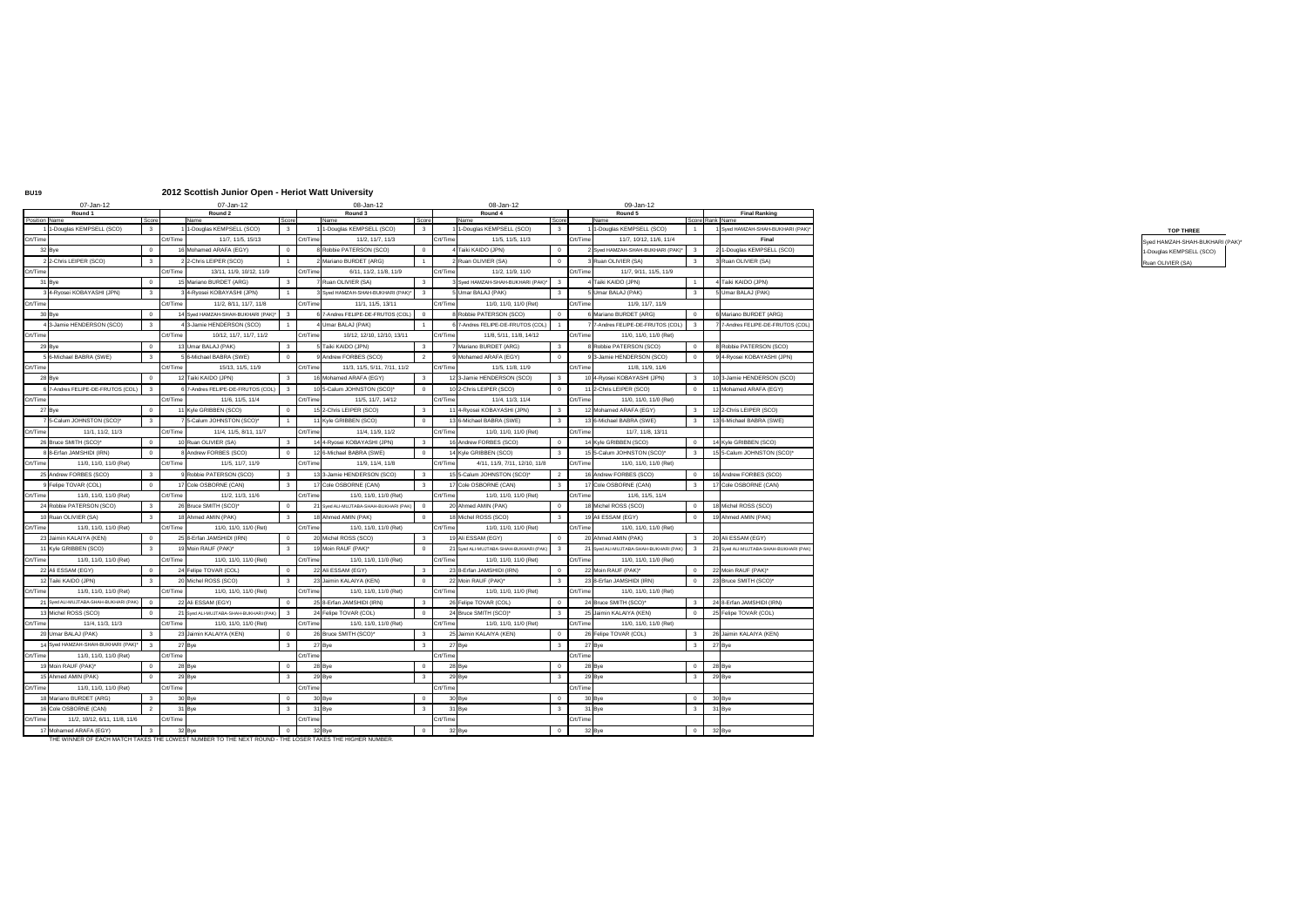# **GU13 - PLAYOFFS** *2012 Scottish Junior Open - Heriot Watt University*

|          | 07-Jan-12                           |          |          | 07-Jan-12                           |             | 08-Jan-12 |                                     |                      |  |                                     |
|----------|-------------------------------------|----------|----------|-------------------------------------|-------------|-----------|-------------------------------------|----------------------|--|-------------------------------------|
|          | Round 1                             |          | Round 2  |                                     |             |           | Round 3                             | <b>Final Ranking</b> |  |                                     |
| Position | Name                                | Score    |          | Name                                | Score       |           | Name                                | Score Rank Name      |  |                                     |
|          | 1 Satomi WATANBE (JPN)              | 3        |          | 1 Satomi WATANBE (JPN)              | 3           |           | Satomi WATANBE (JPN)                | 3                    |  | Satomi WATANBE (JPN)                |
| Crt/Time | 11/0, 11/0, 11/0                    |          | Crt/Time | 11/2, 11/0, 11/1                    |             | Crt/Time  | 11/7, 11/5, 11/5                    |                      |  | Final                               |
|          | 8 Maddie ORR (SCO)                  | 0        |          | 4 Vedika MEYAMMAI-ARUNACHALAM (IND) | $\mathbf 0$ |           | 2 Akansha SALUNKHE (IND)            | $\mathbf 0$          |  | 2 Akansha SALUNKHE (IND)            |
|          | 4 Vedika MEYAMMAI-ARUNACHALAM (IND) | 3        |          | 2 Akansha SALUNKHE (IND)            | 3           |           | 3 Nikita JOSHI (IND)                | 3                    |  | 3 Nikita JOSHI (IND)                |
| Crt/Time | 11/0, 11/0, 11/0                    |          | Crt/Time | 11/6, 12/10, 7/11, 11/7             |             | Crt/Time  | 11/6, 12/10, 11/6                   |                      |  |                                     |
|          | 5 Emma FITZSIMMONS (SCO)            | $\Omega$ |          | 3 Nikita JOSHI (IND)                |             |           | 4 Vedika MEYAMMAI-ARUNACHALAM (IND) | $\Omega$             |  | 4 Vedika MEYAMMAI-ARUNACHALAM (IND) |
|          | 3 Nikita JOSHI (IND)                | 3        |          | 5 Emma FITZSIMMONS (SCO)            | 3           |           | 5 Emma FITZSIMMONS (SCO)            | $\mathbf 0$          |  | 5 Ellie MCVEIGH (IRE)               |
| Crt/Time | 11/0, 11/0, 11/0                    |          | Crt/Time | 11/0, 11/4, 11/7                    |             | Crt/Time  | 11/5, 11/5, 11/6                    |                      |  |                                     |
|          | 6 Ellie MCVEIGH (IRE)               | 0        |          | 8 Maddie ORR (SCO)                  | 0           |           | 6 Ellie MCVEIGH (IRE)               | 3                    |  | 6 Emma FITZSIMMONS (SCO)            |
|          | 2 Akansha SALUNKHE (IND)            | 3        |          | 6 Ellie MCVEIGH (IRE)               | 3           |           | 7 Victoria WHITE (IRE)              | 3                    |  | 7 Victoria WHITE (IRE)              |
| Crt/Time | 11/0, 11/0, 11/0                    |          | Crt/Time | 11/8, 8/11, 11/6, 14/12             |             | Crt/Time  | 11/6, 11/3, 11/5                    |                      |  |                                     |
|          | 7 Victoria WHITE (IRE)              | 0        |          | 7 Victoria WHITE (IRE)              |             |           | 8 Maddie ORR (SCO)                  | 0                    |  | 8 Maddie ORR (SCO)                  |

THE WINNER OF EACH MATCH TAKES THE LOWER NUMBER TO THE NEXT ROUND - THE LOSER TAKES THE HIGHER NUMBER.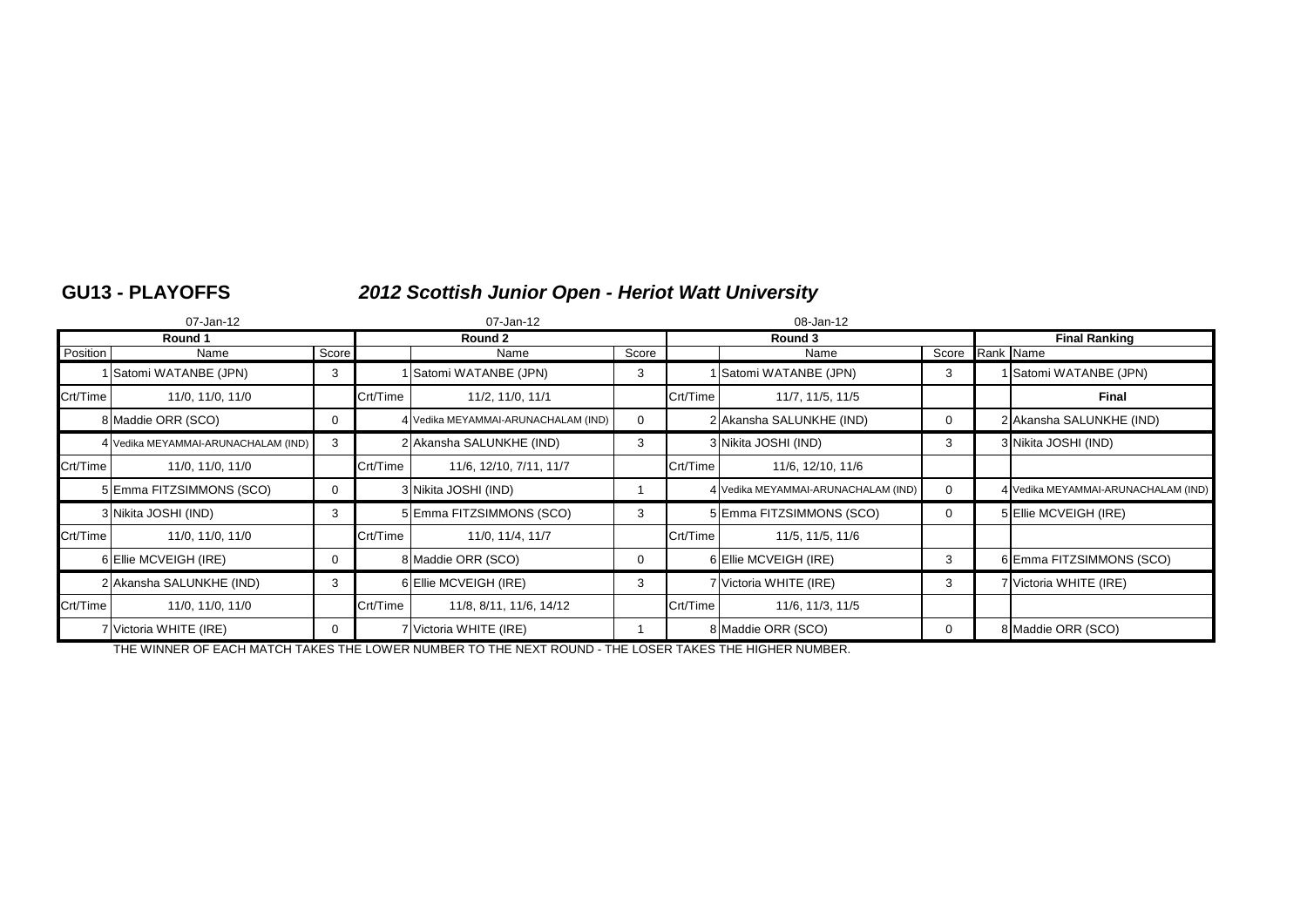|                                 |                  |                      |                            | <b>GU13 - A</b>        | <b>Round Robin Event</b> |       |                |       |                                 |                         | <b>LUTIOL LATE VANDAL</b>          |  |
|---------------------------------|------------------|----------------------|----------------------------|------------------------|--------------------------|-------|----------------|-------|---------------------------------|-------------------------|------------------------------------|--|
| SCOTTISH                        | $\mathbf{1}$     | $\mathbf{2}$         | 3                          | 4                      | 5                        | 6     | $\overline{7}$ | 8     |                                 |                         |                                    |  |
| SQUASH AND<br><b>RACKETBALL</b> | 1-Nikita JOSHI   | 4-Satomi<br>WATANABE | Emma<br><b>FITZSIMMONS</b> | Victoria WHITE         | Bye                      | Bye   | Bye            | Bye   | <b>Final</b><br><b>Placings</b> | Name                    | <b>FEDERATION</b><br><b>County</b> |  |
| 1-Nikita JOSHI (IND)            |                  | Match 106            | Match 104                  | Match 102              | Match                    | Match | Match          | Match |                                 | 1-Nikita JOSHI (IND)    | 10                                 |  |
| $\mathbf{1}$                    |                  | $0 - 3$              | $3-0$                      | $3-0$                  |                          |       |                |       | $\mathbf{2}$                    | 4-Satomi WATANABE (JPN) | 15                                 |  |
|                                 |                  | 6/11, 1/11, 5/11     | 11/0, 11/0, 11/3           | 11/1, 11/2, 11/0       |                          |       |                |       |                                 | Emma FITZSIMMONS (SCO)  | $\overline{4}$                     |  |
| 4-Satomi WATANABE (JPN)         | Match 106        |                      | Match 101                  | Match 103              | Match                    | Match | Match          | Match |                                 | Victoria WHITE (IRE)    | $\mathbf{1}$                       |  |
|                                 | $3-0$            |                      | $3-0$                      | $3-0$                  |                          |       |                |       | $\mathbf 1$                     |                         |                                    |  |
|                                 | 11/6, 11/1, 11/5 |                      | 11/1, 11/1, 11/3           | 11/2, 11/4, 11/0       |                          |       |                |       |                                 |                         |                                    |  |
| Emma FITZSIMMONS (SCO)          | Match 104        | Match 101            |                            | Match 105              | Match                    | Match | Match          | Match |                                 |                         |                                    |  |
| 31                              | $0 - 3$          | $0 - 3$              |                            | $3-1$                  |                          |       |                |       | 3                               |                         |                                    |  |
|                                 | 0/11, 0/11, 3/11 | 1/11, 1/11, 3/11     |                            | 5/11, 11/8, 11/6, 11/8 |                          |       |                |       |                                 |                         |                                    |  |
| Victoria WHITE (IRE)            | Match 102        | Match 103            | Match 105                  |                        | Match                    | Match | Match          | Match |                                 |                         |                                    |  |
|                                 | $0 - 3$          | $0 - 3$              | $1 - 3$                    |                        |                          |       |                |       | 4                               |                         |                                    |  |
|                                 | 1/11, 2/11, 0/11 | 2/11, 4/11, 0/11     | 11/5, 8/11, 6/11, 8/11     |                        |                          |       |                |       |                                 |                         |                                    |  |
|                                 | Match            | Match                | Match                      | Match                  |                          | Match | Match          | Match |                                 |                         |                                    |  |
| 5                               |                  |                      |                            |                        |                          |       |                |       |                                 |                         |                                    |  |
|                                 |                  |                      |                            |                        |                          |       |                |       |                                 |                         |                                    |  |
|                                 | Match            | Match                | Match                      | Match                  | Match                    |       | Match          | Match |                                 |                         |                                    |  |
| 6                               |                  |                      |                            |                        |                          |       |                |       |                                 |                         |                                    |  |
|                                 |                  |                      |                            |                        |                          |       |                |       |                                 |                         |                                    |  |
|                                 | Match            | Match                | Match                      | Match                  | Match                    | Match |                | Match |                                 |                         |                                    |  |
|                                 |                  |                      |                            |                        |                          |       |                |       |                                 |                         |                                    |  |
|                                 |                  |                      |                            |                        |                          |       |                |       |                                 |                         |                                    |  |
|                                 | Match            | Match                | Match                      | Match                  | Match                    | Match | Match          |       |                                 |                         |                                    |  |
|                                 |                  |                      |                            |                        |                          |       |                |       |                                 |                         |                                    |  |
|                                 |                  |                      |                            |                        |                          |       |                |       |                                 |                         |                                    |  |

|                                 |                         | <b>LATIONAL</b>   |      |
|---------------------------------|-------------------------|-------------------|------|
| <b>Final</b><br><b>Placings</b> | <b>Name</b>             | <b>FEDERATION</b> | kank |
|                                 | 1-Nikita JOSHI (IND)    | 10                | 2    |
| 2                               | 4-Satomi WATANABE (JPN) | 15                |      |
|                                 | Emma FITZSIMMONS (SCO)  | 4                 | 3    |
|                                 | Victoria WHITE (IRE)    |                   | 4    |
|                                 |                         |                   |      |
|                                 |                         |                   |      |
|                                 |                         |                   |      |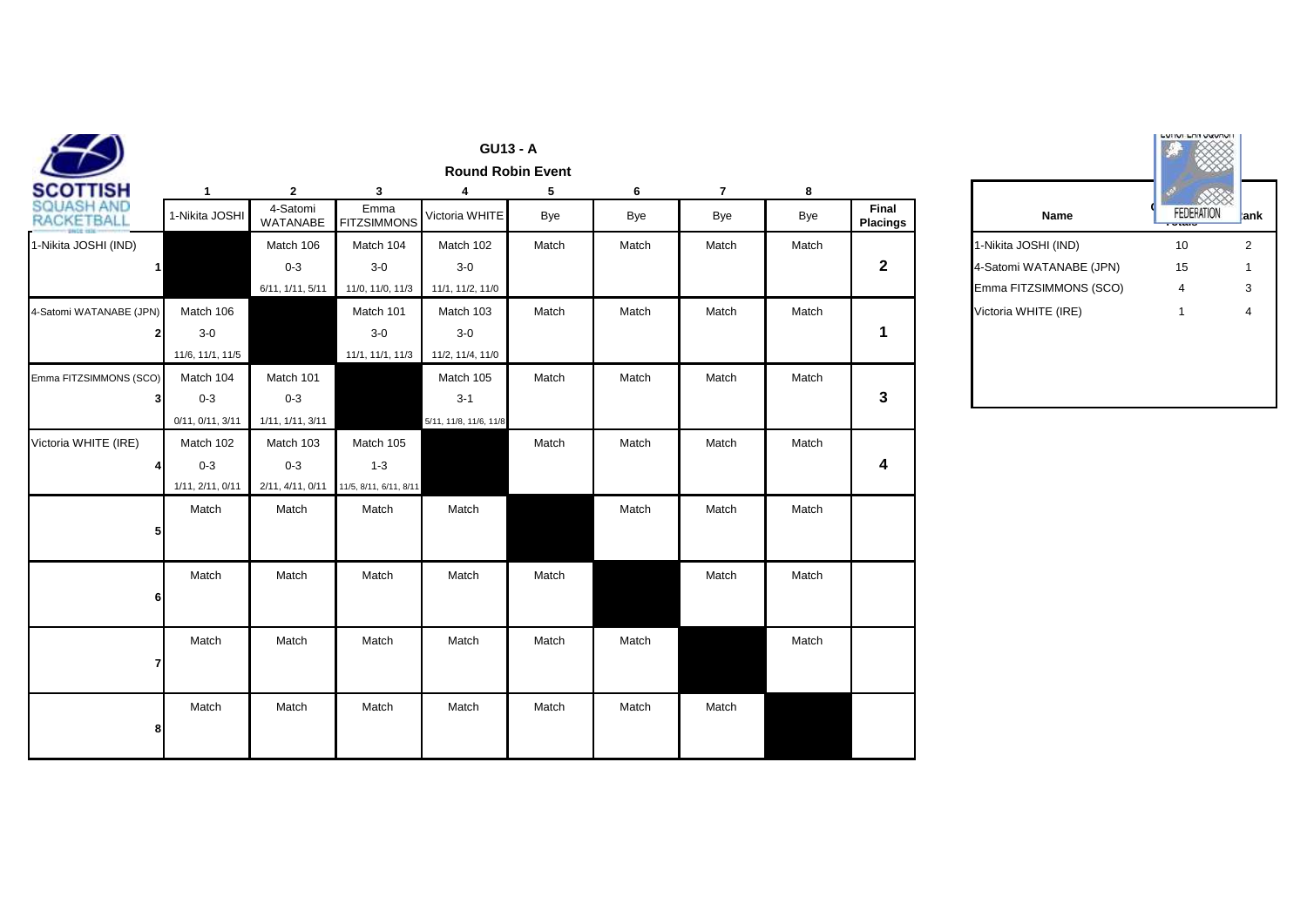|                                     |                       |                       |                  | <b>GU13 - B</b>  |                          |       |                |       |                          |                           |                                   | <b>A</b> |
|-------------------------------------|-----------------------|-----------------------|------------------|------------------|--------------------------|-------|----------------|-------|--------------------------|---------------------------|-----------------------------------|----------|
|                                     |                       |                       |                  |                  | <b>Round Robin Event</b> |       |                |       |                          |                           |                                   |          |
| <b>SCOTTISH</b>                     | $\mathbf{1}$          | $\mathbf{2}$          | 3                | 4                | 5                        | 6     | $\overline{7}$ | 8     |                          |                           |                                   |          |
| SQUASH AND<br><b>RACKETBAL</b>      | 2-Akansha<br>SALUNKHE | 3-Vedika<br>MEYAMMAI- | Ellie MCVEIGH    | Maddie ORR       | Bye                      | Bye   | Bye            | Bye   | Final<br><b>Placings</b> | Name                      | <b>Cumulativ</b><br><b>Totals</b> | FEDER/   |
| 2-Akansha SALUNKHE (IND)            |                       | Match 106             | Match 104        | Match 102        | Match                    | Match | Match          | Match |                          | 2-Akansha SALUNKHE (IND)  | 15                                |          |
| $\mathbf{1}$                        |                       | $3-0$                 | $3-0$            | $3-0$            |                          |       |                |       | 1                        | 3-Vedika MEYAMMAI-ARUNACH | 10                                |          |
|                                     |                       | 11/1, 11/4, 11/6      | 11/0, 11/3, 11/5 | 11/0, 11/0, 11/0 |                          |       |                |       |                          | Ellie MCVEIGH (IRE)       | 5                                 |          |
| 3-Vedika MEYAMMAI-ARUNACHALAM (IND) | Match 106             |                       | Match 101        | Match 103        | Match                    | Match | Match          | Match |                          | Maddie ORR (SCO)          |                                   |          |
|                                     | $0 - 3$               |                       | $3-0$            | $3-0$            |                          |       |                |       | $\mathbf{2}$             |                           |                                   |          |
|                                     | 1/11, 4/11, 6/11      |                       | 11/2, 11/9, 11/3 | 11/1, 11/1, 11/4 |                          |       |                |       |                          |                           |                                   |          |
| Ellie MCVEIGH (IRE)                 | Match 104             | Match 101             |                  | Match 105        | Match                    | Match | Match          | Match |                          |                           |                                   |          |
| 3                                   | $0 - 3$               | $0 - 3$               |                  | $3-0$            |                          |       |                |       | 3                        |                           |                                   |          |
|                                     | 0/11, 3/11, 5/11      | 2/11, 9/11, 3/11      |                  | 11/4, 11/2, 11/1 |                          |       |                |       |                          |                           |                                   |          |
| Maddie ORR (SCO)                    | Match 102             | Match 103             | Match 105        |                  | Match                    | Match | Match          | Match |                          |                           |                                   |          |
|                                     | $0 - 3$               | $0 - 3$               | $0 - 3$          |                  |                          |       |                |       | 4                        |                           |                                   |          |
|                                     | 0/11, 0/11, 0/11      | 1/11, 1/11, 4/11      | 4/11, 2/11, 1/11 |                  |                          |       |                |       |                          |                           |                                   |          |
|                                     | Match                 | Match                 | Match            | Match            |                          | Match | Match          | Match |                          |                           |                                   |          |
|                                     |                       |                       |                  |                  |                          |       |                |       |                          |                           |                                   |          |
|                                     |                       |                       |                  |                  |                          |       |                |       |                          |                           |                                   |          |
|                                     | Match                 | Match                 | Match            | Match            | Match                    |       | Match          | Match |                          |                           |                                   |          |
| 6                                   |                       |                       |                  |                  |                          |       |                |       |                          |                           |                                   |          |
|                                     |                       |                       |                  |                  |                          |       |                |       |                          |                           |                                   |          |
|                                     | Match                 | Match                 | Match            | Match            | Match                    | Match |                | Match |                          |                           |                                   |          |
|                                     |                       |                       |                  |                  |                          |       |                |       |                          |                           |                                   |          |
|                                     |                       |                       |                  |                  |                          |       |                |       |                          |                           |                                   |          |
|                                     | Match                 | Match                 | Match            | Match            | Match                    | Match | Match          |       |                          |                           |                                   |          |
|                                     |                       |                       |                  |                  |                          |       |                |       |                          |                           |                                   |          |
|                                     |                       |                       |                  |                  |                          |       |                |       |                          |                           |                                   |          |

| <b>Cumulativ</b><br><b>Totals</b><br>15 | <b>FEDERATION</b> |
|-----------------------------------------|-------------------|
|                                         |                   |
|                                         |                   |
| 3-Vedika MEYAMMAI-ARUNACH<br>10         | 2                 |
| 5                                       | 3                 |
|                                         | 4                 |
|                                         |                   |
|                                         |                   |
|                                         |                   |

### **2012 Scottish Junior Open - Heriot Watt University**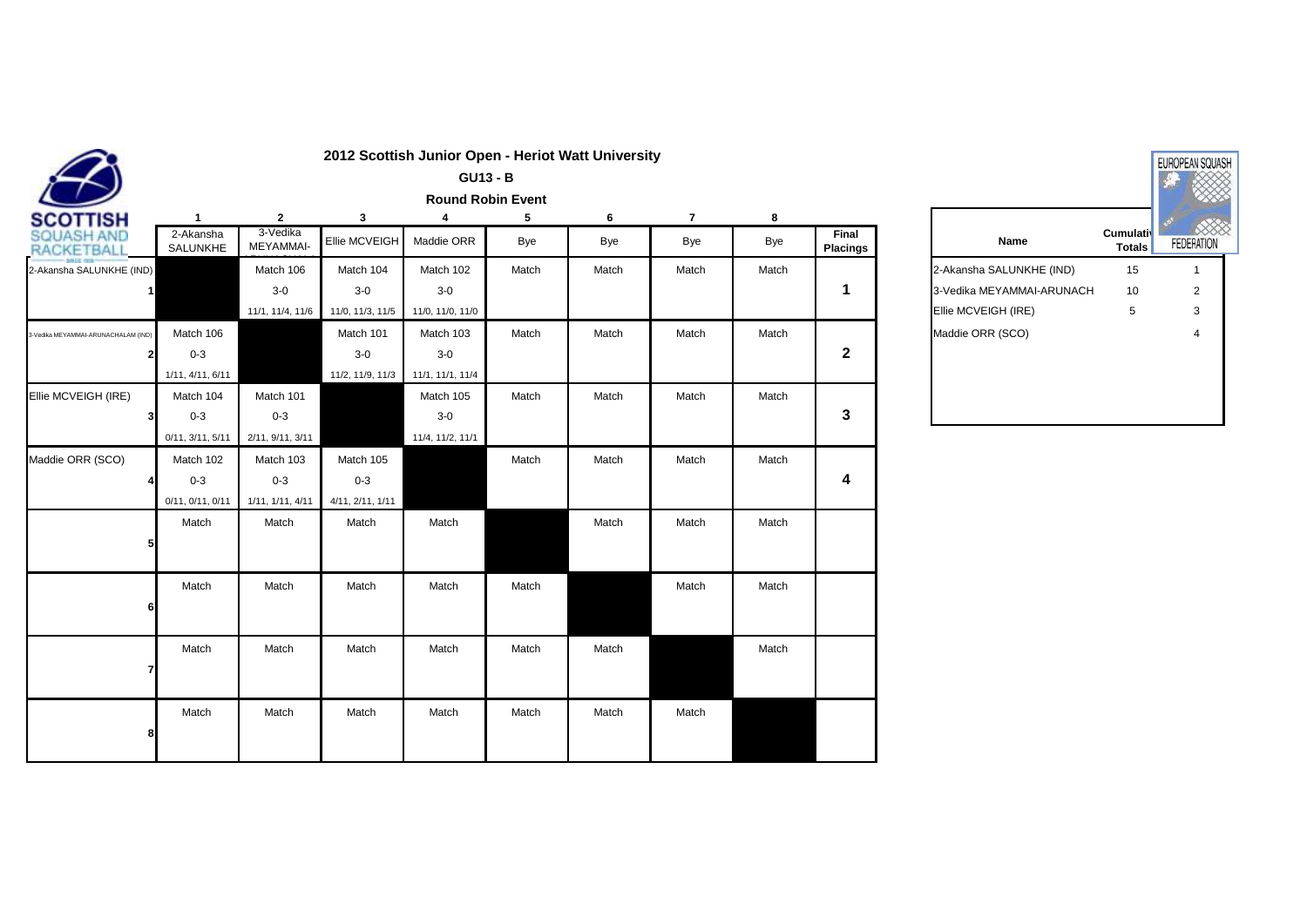|                                |                           |                                                     |                               |                   | <b>GU15</b>              |                            |                |       |                          |                              |                            |        |
|--------------------------------|---------------------------|-----------------------------------------------------|-------------------------------|-------------------|--------------------------|----------------------------|----------------|-------|--------------------------|------------------------------|----------------------------|--------|
|                                |                           |                                                     |                               |                   | <b>Round Robin Event</b> |                            |                |       |                          |                              |                            |        |
| <b>SCOTTISH</b>                |                           | $\mathbf{2}$                                        | 3                             |                   | 5                        | 6                          | $\overline{7}$ | 8     |                          |                              |                            |        |
| QUASH AND<br><b>RACKETBALL</b> | 1-Lowri<br><b>ROBERTS</b> | 2-Harshit KAUR<br>JAWANDA                           | 4-Aishwarya<br><b>NAMBIAR</b> | 3-Hinako SAKAI    |                          | Tyra BEATTIE Carrie HALLAM | Bye            | Bye   | Final<br><b>Placings</b> | Name                         | Cumulativ<br><b>Totals</b> | FEDER/ |
| 1-Lowri ROBERTS (WAL)          |                           | Match 115                                           | Match 112                     | Match 110         | Match 108                | Match 106                  | Match          | Match |                          | 1-Lowri ROBERTS (WAL)        | 18                         |        |
|                                |                           | $0 - 3$                                             | $3 - 2$                       | $3-0$             | $3-0$                    | $3-0$                      |                |       | 3                        | 2-Harshit KAUR-JAWANDA (IND) | 19                         |        |
|                                |                           | 6/11, 3/11, 9/11                                    | 11/8, 7/11, 11/9,             | 11/3, 11/9, 11/4  | 11/6, 11/7, 11/3         | 11/4, 11/8, 11/5           |                |       |                          | 4-Aishwarya NAMBIAR (IND)    | 13                         |        |
| 2-Harshit KAUR-JAWANDA (IND)   | Match 115                 |                                                     | Match 109                     | Match 111         | Match 105                | Match 103                  | Match          | Match |                          | 3-Hinako SAKAI (JPN)         | 20                         |        |
|                                | $3-0$                     |                                                     | $3 - 1$                       | $0 - 3$           | $3-0$                    | $3-0$                      |                |       | 2                        | Tyra BEATTIE (WAL)           |                            |        |
|                                | 11/6, 11/3, 11/9          |                                                     | 11/5, 11/1, 7/11, 11/5        | 12/14, 6/11, 5/11 | 11/2, 11/2, 11/5         | 11/6, 11/3, 11/5           |                |       |                          | Carrie HALLAM (SCO)          | 5                          |        |
| 4-Aishwarya NAMBIAR (IND)      | Match 112                 | Match 109                                           |                               | Match 114         | Match 104                | Match 101                  | Match          | Match |                          |                              |                            |        |
|                                | $2 - 3$                   | $1 - 3$                                             |                               | $0 - 3$           | $3-0$                    | $3-0$                      |                |       | 4                        |                              |                            |        |
|                                |                           | 11/8, 8/11, 11/7, 9/11, 8/11 5/11, 1/11, 11/7, 5/11 |                               | 5/11, 4/11, 11/13 | 11/3, 11/4, 11/4         | SAT-10:00-4                |                |       |                          |                              |                            |        |
| 3-Hinako SAKAI (JPN)           | Match 110                 | Match 111                                           | Match 114                     |                   | Match 102                | Match 107                  | Match          | Match |                          |                              |                            |        |
|                                | $0 - 3$                   | $3-0$                                               | $3-0$                         |                   | $3-0$                    | $3-0$                      |                |       | 1                        |                              |                            |        |
|                                | 3/11, 9/11, 4/11          | 14/12, 11/6, 11/5                                   | 11/5, 11/4, 13/11             |                   | 11/3, 11/2, 11/4         | 11/4, 11/5, 11/5           |                |       |                          |                              |                            |        |
| Tyra BEATTIE (WAL)             | Match 108                 | Match 105                                           | Match 104                     | Match 102         |                          | Match 113                  | Match          | Match |                          |                              |                            |        |
|                                | $0 - 3$                   | $0 - 3$                                             | $0 - 3$                       | $0 - 3$           |                          | $0 - 3$                    |                |       | 6                        |                              |                            |        |
|                                | 6/11, 7/11, 3/11          | 2/11, 2/11, 5/11                                    | 3/11, 4/11, 4/11              | 3/11, 2/11, 4/11  |                          | 7/11, 6/11, 7/11           |                |       |                          |                              |                            |        |
| Carrie HALLAM (SCO)            | Match 106                 | Match 103                                           | Match 101                     | Match 107         | Match 113                |                            | Match          | Match |                          |                              |                            |        |
|                                | $0 - 3$                   | $0 - 3$                                             | $0 - 3$                       | $0 - 3$           | $3-0$                    |                            |                |       | 5                        |                              |                            |        |
|                                | 4/11, 8/11, 5/11          | 6/11, 3/11, 5/11                                    | 4/11, 6/11, 5/11              | 4/11, 5/11, 5/11  | 11/7, 11/6, 11/7         |                            |                |       |                          |                              |                            |        |
|                                | Match                     | Match                                               | Match                         | Match             | Match                    | Match                      |                | Match |                          |                              |                            |        |
|                                |                           |                                                     |                               |                   |                          |                            |                |       |                          |                              |                            |        |
|                                |                           |                                                     |                               |                   |                          |                            |                |       |                          |                              |                            |        |
|                                | Match                     | Match                                               | Match                         | Match             | Match                    | Match                      | Match          |       |                          |                              |                            |        |
|                                |                           |                                                     |                               |                   |                          |                            |                |       |                          |                              |                            |        |
|                                |                           |                                                     |                               |                   |                          |                            |                |       |                          |                              |                            |        |

| <b>Cumulativ</b><br><b>Totals</b> | <b>FEDERATION</b> |
|-----------------------------------|-------------------|
| 18                                | 3                 |
| 19                                | 2                 |
| 13                                | 4                 |
| 20                                | 1                 |
|                                   | 6                 |
| 5                                 | 5                 |
| 2-Harshit KAUR-JAWANDA (IND)      |                   |

**2012 Scottish Junior Open - Heriot Watt University**